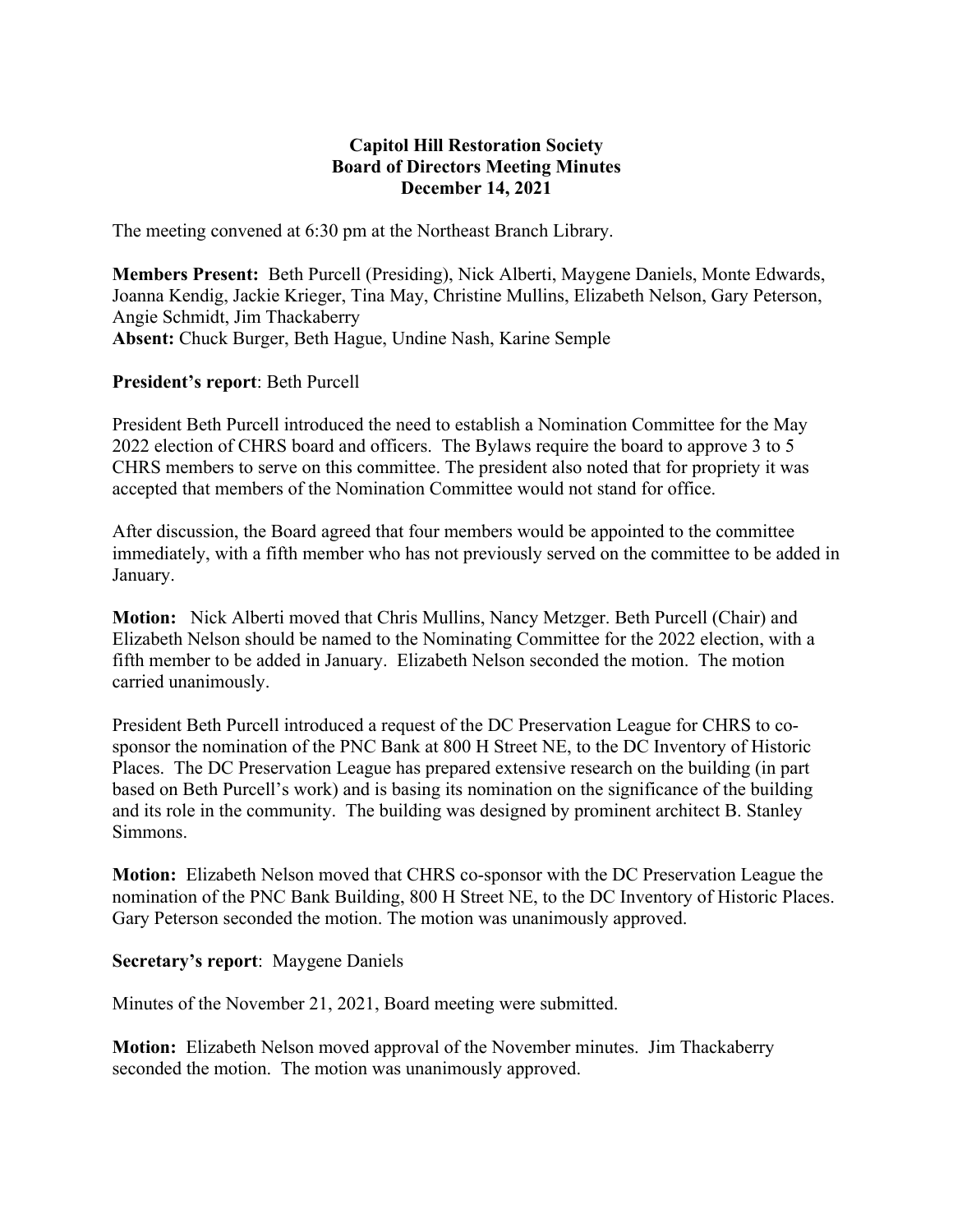### **Treasurer's report**: Nick Alberti

The Treasurer reported that CHRS operating account expenditures were routine during the month. A \$5,000 Swampoodle grant will be paid out soon.

Gary Peterson noted a question about accounting for Swampoodle funds, which the treasurer agreed to investigate and correct.

# **Preservation Cafés**: Christine Mullins

A program on energy net-zero design has been scheduled for April 20, 2022.

**House Tour**: Elizabeth Nelson

A hybrid Mother's Day tour package is being planned to include in-person visits to a limited number of houses together with walking tours. Covid precautions will be taken. Home owners from the canceled tour are being contacted and tours of Hill Center and St. Peter Church are being planned.

Additional walking tours will be scheduled in March 2022.

### **Historic Preservation:** Jim Thackaberry, Joanna Kendig

A questionable proposal for a house on E Street SE has been inappropriately placed on the HPRB consent calendar, despite significant opposition from CHRS. Beth Purcell will communicate with HPRB to object to this action.

**Membership**: Maygene Daniels

CHRS membership numbers continue to be stable, with new members balanced by others who renew only slowly or not at all. It is hoped that a streamlined renewal system will help resolve this situation.

Gary Peterson proposed that a list of members who haven't renewed should be circulated at the next Board meeting so that non-renewed members can be contacted individually. The Membership Chair agreed to bring a list to the January Board meeting.

**Zoning:** Beth Hague. The chairman reported that there was no zoning report.

**Ad Hoc Membership Committee report**: Chuck Burger, Jackie Krieger, Maygene Daniels, Angie Schmidt, Beth Hague, Nick Alberti.

Steady progress is being made on the new membership database. The committee will meet next on Wednesday January 26, when final steps for implementation will be in place.

After considerable discussion, the Board agreed that attention should turn to the second recommendation of the Spark Consulting Report, development of a modern website. The Board